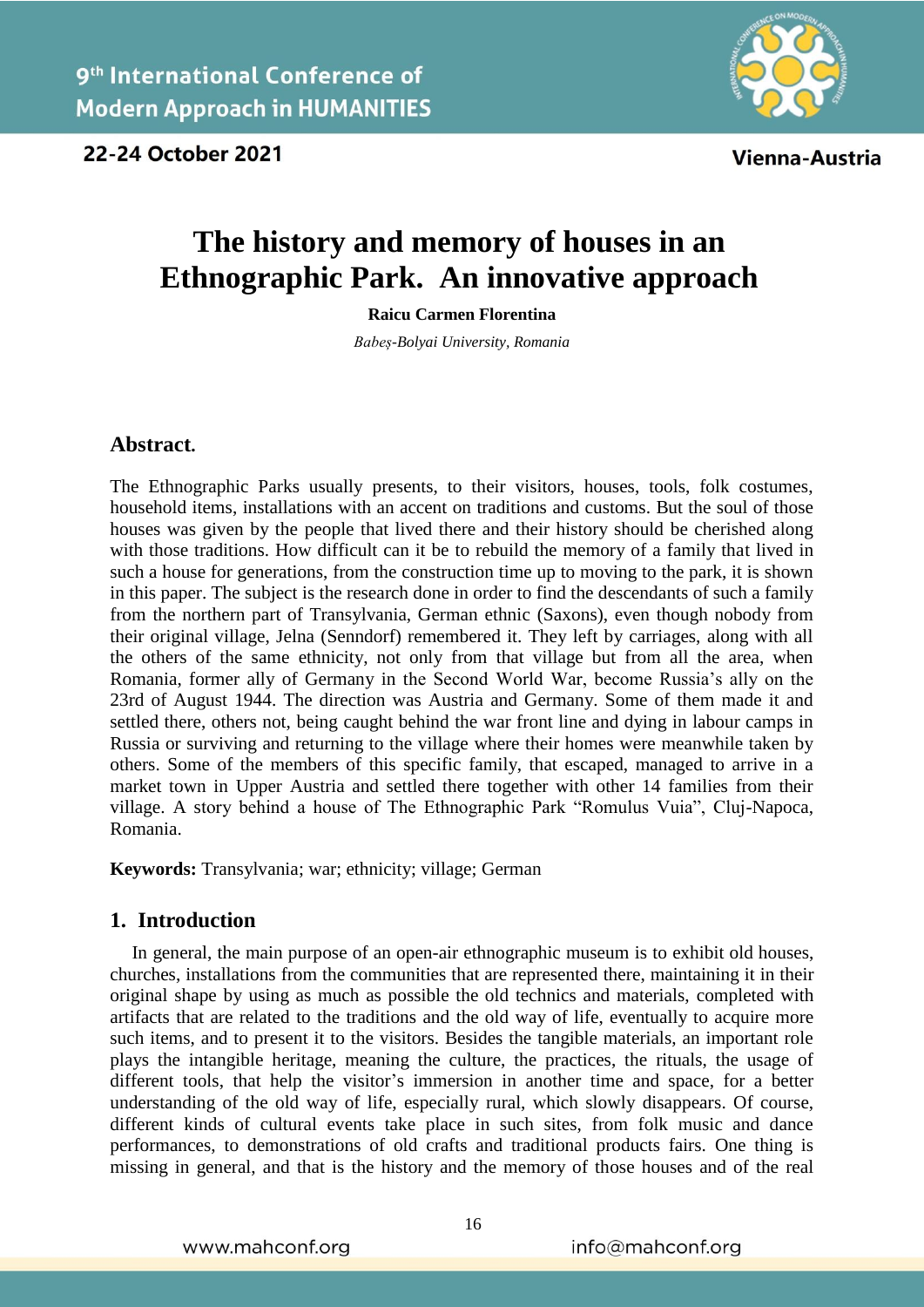



Vienna-Austria

people that built it, of the generations that lived there in the past, up to the time of moving the house in the open-air museum. The visitors are very much interested to find out who actually lived there and what happened to those people. These legitimate questions are very hard to be answered without a thorough and time-consuming research in this respect. By doing this, those houses can be brought to life in a more authentic way and thus enhancing the visitors' interest for such parks.

## **1.1 Purpose/Objectives**

The main objective of this paper is to demonstrate how important is for an Ethnographic Park to explore the history and memory of the exhibited houses and how much added value it can bring. My demonstration is based on such an example of a house in The Ethnographic Park "Romulus Vuia", Cluj-Napoca, Romania. Here there are exhibited houses, churches and installations from different communities of Transylvania, that belonged to families of different ethnicities – Romanian, Hungarian and German, the last two being nowadays the main minorities of this historical region. In this paper it is presented the most difficult example from this Park, a house built in 1789 (Fig.1), that belonged to a German (Saxon) ethnic family from Jelna (germ. Senndorf) with almost no information available about it.



*Figure 1: German (Saxon) house in the Ethnographic Park*

*Source: [\(https://www.muzeul-etnografic.ro/ro/obiective-muzeale\)](https://www.muzeul-etnografic.ro/ro/obiective-muzeale)*

## **1.1.1 Methodology/Approach**

The methodological framework was developed and enriched during the research. The sources used were monographs of the related village and the neighbouring one as well, the county archives, the archive of the Ethnographic National Museum of Transylvania, memorial works. The methods used included researching in detail the house in the Ethnographic Park for identifying any relevant details, contacting local authorities, conducting research in the respective village with identification of the initial location of the house, interviews with the village elders and ethnical organisation representatives, consultation of county and parish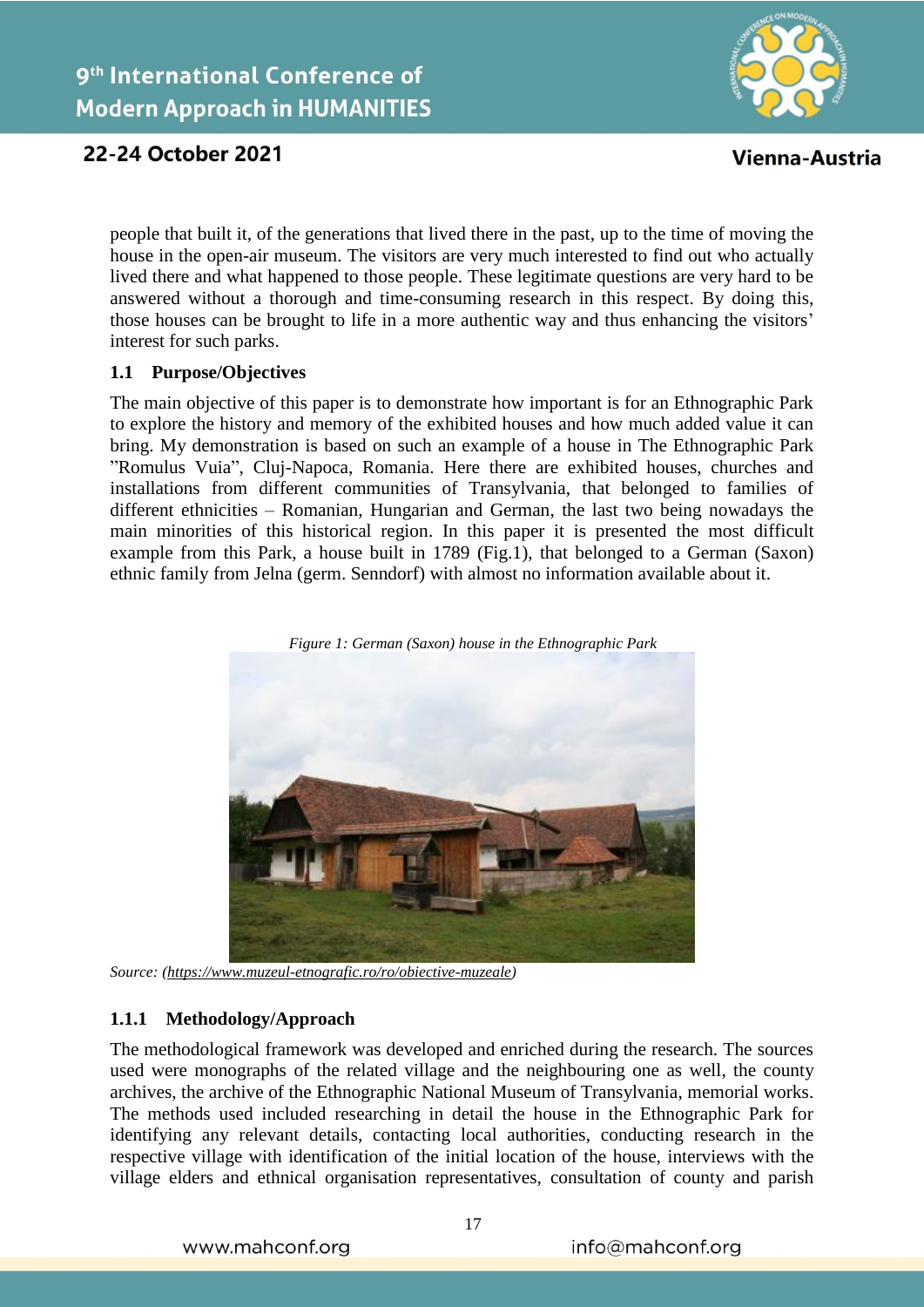

Vienna-Austria

## 22-24 October 2021

archives, interviews of the last owners with no relation to the original ones, extending the research abroad, in Germany and Austria, in libraries and archives, contacting key people that in the end, made the connection with the descendants of the family that built this house and lived in it up to 1944.

## **2. Background**

## **2.1 Historical background**

Transylvania is a historical region located in central Romania, Eastern Europe, surrounded by the Carpathian mountains in west, south and east.

In ancient times it was part of The Dacian Kingdom, then of the Roman Empire, battlefield of the migratory populations for centuries, then incorporated in The Hungarian Kingdom as Voievodship, later an autonomous principality under Ottoman sovereignty, part of The Austrian Empire and eventually of The Austrian-Hungarian Empire. After The First World War it became part of Romania, with four years break during The Second World War when the Northern part of Transylvania reverted to The Hungarian Kingdom, reclaimed by Romania in 1944.

The colonization of the German population in Transylvania (Transylvanian Saxons) took place in several stages, for defence purposes and need of skilled workers. In exchange, the invited colonists received land and freedom of movement and trade.

The Saxons from north-eastern Transylvania, came in the first stage, primarily from the Moselle Valley, by then belonging to the County of Luxembourg, as well as from the North-Western part of Lorraine, during the reign of the Hungarian King Geza II (1141-1162). The colonies were divided into five chapters arranged in three areas - Bistrita, Teaca and Reghin. In the Bistrița area there were three chapters - Bistrița (Nösen), which also included Jelna (Senndorf), Chiraleș (Kirieleis) and Șieu (Gross-Schogen). (Pintilei & Horst, 2004)

Jelna (Senndorf) was first mentioned in 1264, in a document issued by Pope Urban IV. By 1333 it already had 250 inhabitants. The first census conducted by ethnicity, in 1754, revealed that 250 Saxons, 45 Romanians and 5 Gypsies lived in Jelna (Senndorf). Until 1930, censuses were carried out exclusively by mother tongue. For example, in 1910, the last census before the Union of Transylvania with Romania there were 409 Saxons, 59 Romanians, 2 Hungarians, 125 Gypsies and 7 Jews. In 1930, the last differentiated data (by ethnicity) before the Second World War, showed 348 Saxons, 87 Romanians, 142 Gypsies. For a more complete picture of the situation in 1930, there are also data about the religion, namely 459 Evangelical-Lutheran of Augustan Confession, 98 Greek Catholics, 7 Roman Catholics, 1 Reformed and 12 Mosaic. (Böhm, 1985)

## **2.1 The location in the Ethnographic Park and initial data**

The studied house is located in the Western part of the Ethnographic Park "Romulus Vuia", Cluj-Napoca. It was purchased in 1976, according to a document stating the intention of buying the related house, found in the Archive of the Ethnographic Museum of Transylvania. The owner was unknown.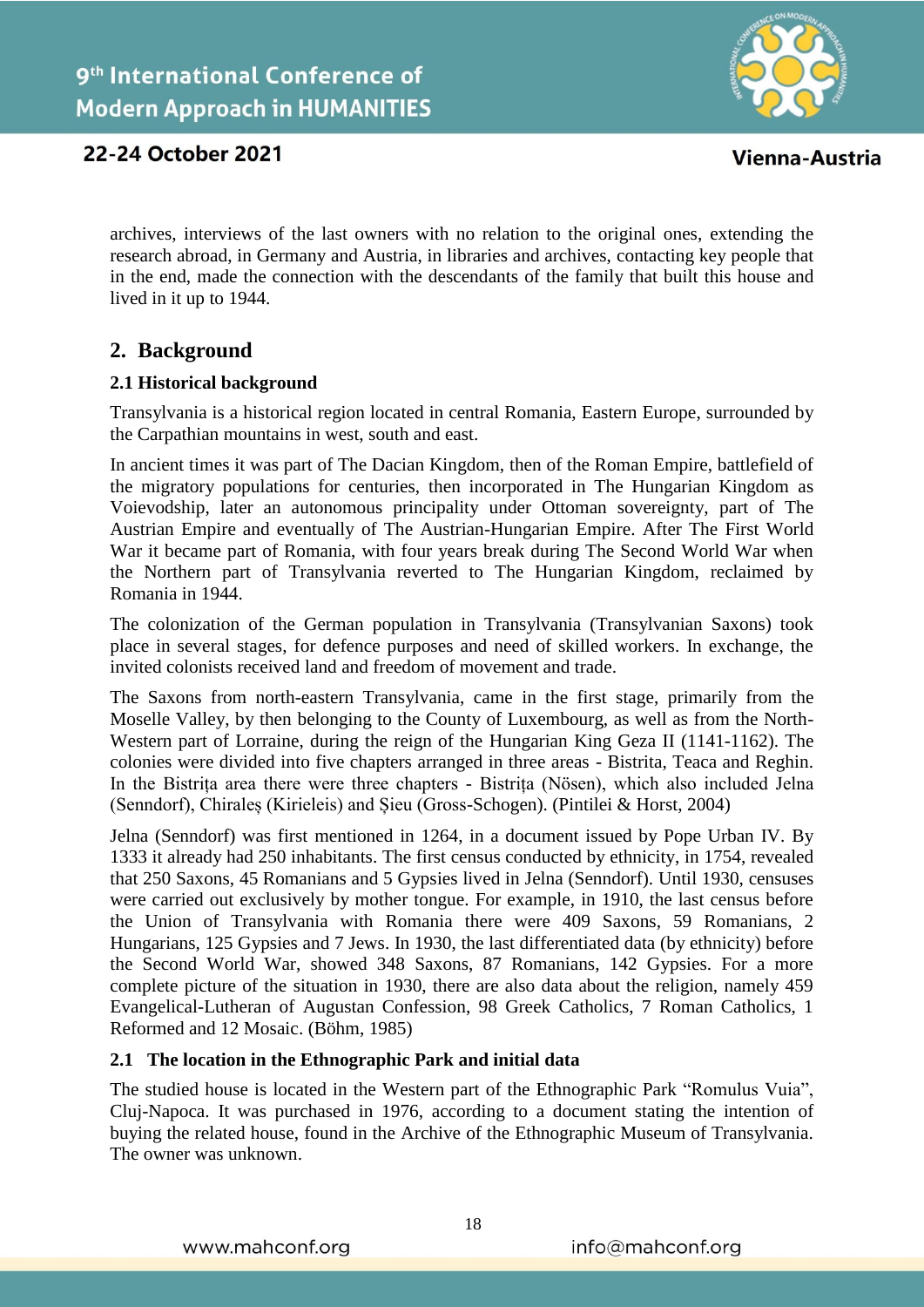

Vienna-Austria

## 22-24 October 2021

Fortunately, there was an inscription on a house's beam, which shows that generations of a Saxon family in Jelna (Senndorf) have lived in this house, since 1789.

The inscription was this:

MONES EISNER YEAR 1789 APR 4

In this way, the date of construction's completion was known, April 4, 1789 as well as the name of the person who built the house, Mones Eisner.

## **3. Findings/Results**

The village of origin, Jelna (germ. Senndorf), Bistrița-Năsăud County and an inscription on the house's beam, showing the owner and the construction date, were the only known information at the beginning of this research.

## **3.1. The original location of the house in Jelna (Senndorf)**

Considering that the house belonged to a Saxon family, it was contacted The Democratic Forum of Germans Bistrița. A meeting there helped with a better understanding of the history of the local Saxons, also through a story of a particular family from Jelna (Senndorf), and the departure of the Saxons from the village in 1944.

One of the Forum's members even knew about this particular house so a visit was paid to the village. In his youth, he had the house right opposite to the Saxon house that is the object of this research. He witnessed its disassembly in order to be moved to the Ethnographic Park. The family that lived in the house at that time was, however, Romanian. With his help, it was found the original location of the house and what remained there out of it: a stone from the house's entrance, a barn and a well. Also, it was organised a meeting with the daughter of the person who sold the house to the Ethnographic Park, as she was living right in the village. She was only four years old when the house was sold so she had very few memories and no documents related to the house, left from her parents. Also, no one else in the village remembered the Saxon family that owned the house for generations, in the past.

## **3.2. First explanatory book for this research**

The only book found about the Saxons in the proximity of Jelna (Senndorf) was about a neighbouring village, Budacul de Jos, "Deutsch Budaker Heimatbuch. Wie's Daheim einst war", author Johann Dofi, 2004. Being written in German and without knowing the language, the solution was to translate it entirely with Google Translate. This process took a long time, but it was the only source from which it was possible to obtain information, in that stage, about the direct experience of the Saxons in the nearest area.

## **3.3. Sources in Germany**

Further, continuing the research, a new information emerged. The Saxons' archives from different villages are located at Horneck Castle in Gundelsheim, Germany. There, it was contacted the head of the Transylvanian Cultural Center, who explained that Jelna (Senndorf) had no longer its own organization of local Saxon emigrants (Heimatortsgemeinschaft) and so there is no way to contact a representative.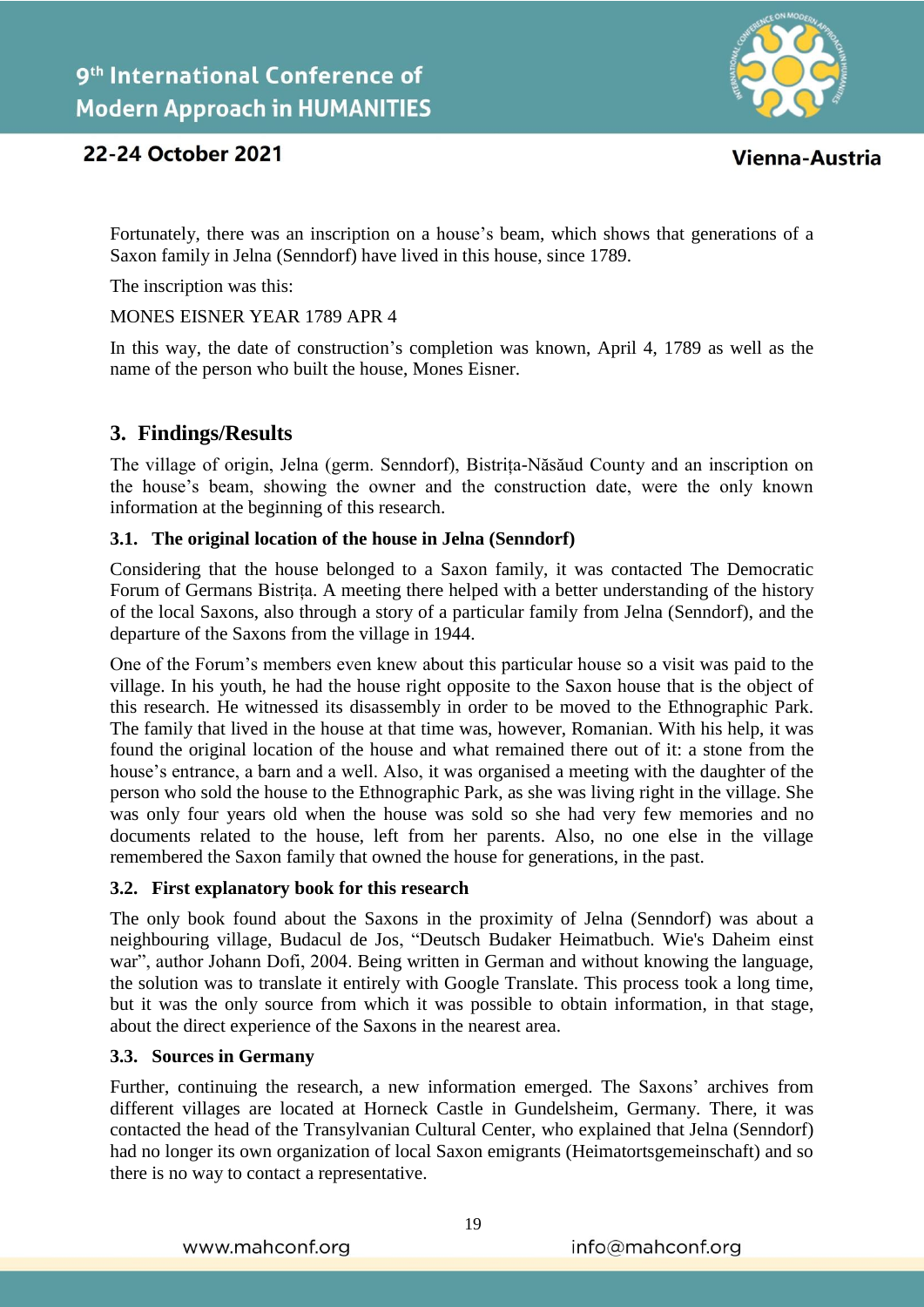

Vienna-Austria

The person in charge of the archive within The Transylvanian Institute and the related Library was contacted in order to check what was avilable about Jelna (Senndorf). Unfortunately, nothing was found, only 12 pages of generalities.

Another idea was to try to find descendants or people who knew something about this family, Eisner (as it results from the inscription on the beam of the house), in an annual Saxon event that took place online.

From the "Haus des Deutschen Ostens" Library in Munich, however, it was obtained a book about Jelna, "Senndorf im Siebenbürgen", author Georg Böhm, 1985, edited in Austria, and which unfortunately does not exist in Romania. Of course, being also in German, the translation was made in the same slow way, with Google Translate. It was a very well documented book, from the archives and from the testimonials of the Saxons who left the village, the author being one of them, namely the son of the last village's Saxon Mayor. This became, further, my working tool.

## **3.4. The study of the book "Senndorf im Siebenbürgen" - Results**

## **3.4.1. The original address of the house**

The book contains a map of the village before 1944. Comparing it with the current map, it could be observed, in the houses' location line, that the trajectory of the main road has been changed. At that time, the house studied was on the main street, while now it is on a secondary road. Counting the houses' lots, the location on the old map was identified.

In the document regarding the intention for the acquisition by the Ethnographic Museum of Transylvania, it appears the house had the number 53. On the gate of the house in the Ethnographic Park is number 52, so it doesn't correspond to the house's number in the document, that was 53. The explanation may come from the fact that the gate did not belong to the house but was purchased from another village, according to a distinct document. However, the number 60 appears at the address of this seller.

Neither 52 nor 53 appear in the book "Senndorf im Siebenbürgen", as numbers of a house belonging to any Saxon family, which led to the idea that the houses were renumbered before 1976 when it was purchased by the Ethnographic Museum.

The book also contains a list of the Saxon families that lived in each house after 1850 to 1944, so it was possible to trace the Eisner family name. There were identified three houses in which people with this name lived, with numbers 3, 65 and 85. Given that at number 85 the first Eisner lived in the house by marriage, this belonging to another family, it turned out that it was not the house of the searched one. At number 65, the first person to appear on the list is Eisner, but it is K. Eisner, in 1868, coming from another family. It turned out that this house did not belong to the Eisner family generations ago, as it was the one from 1789 that it was researched.

At number 3 the list has as the oldest owner J. Eisner, born in 1880 (as mentioned above, the list does not contain older information) and then two more generations, all their members being born here. Given the fact that in the old map the house's location identified during the visit, is the third from the entrance to the village, it can be deduced that the counting started from this part.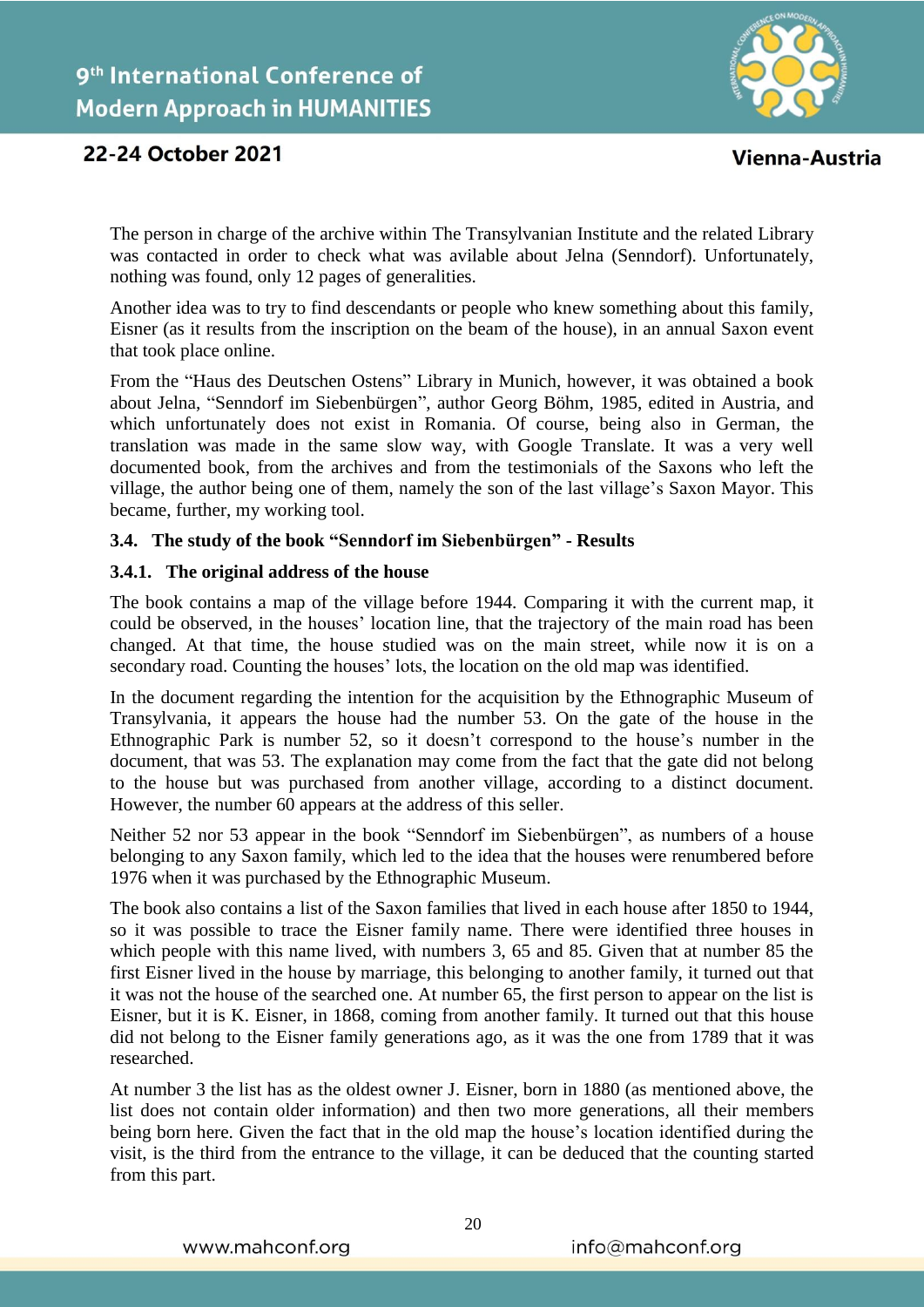

Vienna-Austria

Considering these two elements, namely, that the list shows that three generations of the Eisner family were born here and that the number 3 of the house in the list corresponds to the fact that the location was third house from the entrance to the village, it led to the conclusion that this was the house, old number 3, and the family Eisner that lived there, on which the research should be continued.

## **3.4.2. Family members who lived in the house studied**

Translating the book, a lot of information were found and deduced from the memories shared there by other members of the Jelna (Senddorf) Saxon community about Eisner family. Those information will be supplemented with face-to-face interviews.

All those mentioned below lived in the house.

#### Mones Eisner

He is the one who built the house in 1789, according to the inscription on the beam.

No information about the next generation yet.

## M. E.

Born in the house studied, it appears to be the nephew of Moness Eisner, M. was the Mayor of Jelna (Senndorf) village in 1884, according to the list of mayors over time. In this information appears only the initial of the first name.

Continuing the translation of the book, the full first name it was revealed. It was written on a valuable jug's handle. The year 1880 was also written on this piece. The jug used to be filled with good wine on the second day of Easter and carried by the head of the group of the "Bruderschaft", made up of unmarried young men, when they were going to throw water on girls, an old custom. They were accompanied by a troupe of gypsy musicians, from one end of the village to the other. On one side of the pitcher's neck is written "Wiwat Gemeinde" and on the opposite side "Senndorf", meaning Vivat Senndorf community. On the jug's body it is also written "Wiwat Brüder Yung und Alt 1880" (Vivat Bothers Young ald Old 1880). The ceramic jug is 42 cm high and it is unique in its shape, a high quality Transylvanian Saxon piece. Professor E. B. from Berlin bought this jug from a Romanian from Jelna (Senndorf), then gave it to the Transylvanian Museum, at Horneck Castle.

## J. E.

The son of M. E., was born in the related house on 1880 and died in 1953 in Jelna (Senndorf). He was married to E. K.. She was born in 1884, and died in Frankenmarkt, Upper Austria in 1976. J. E. was part of the Evangelical Church's Presbytery, according to a photograph from 1931 that represents its members.

In 1933 he helped to install the pastor of the Jelna - Budac - Monariu district and supported him for 3 years, until 1936, while he served here. This common parish, based in Jelna, was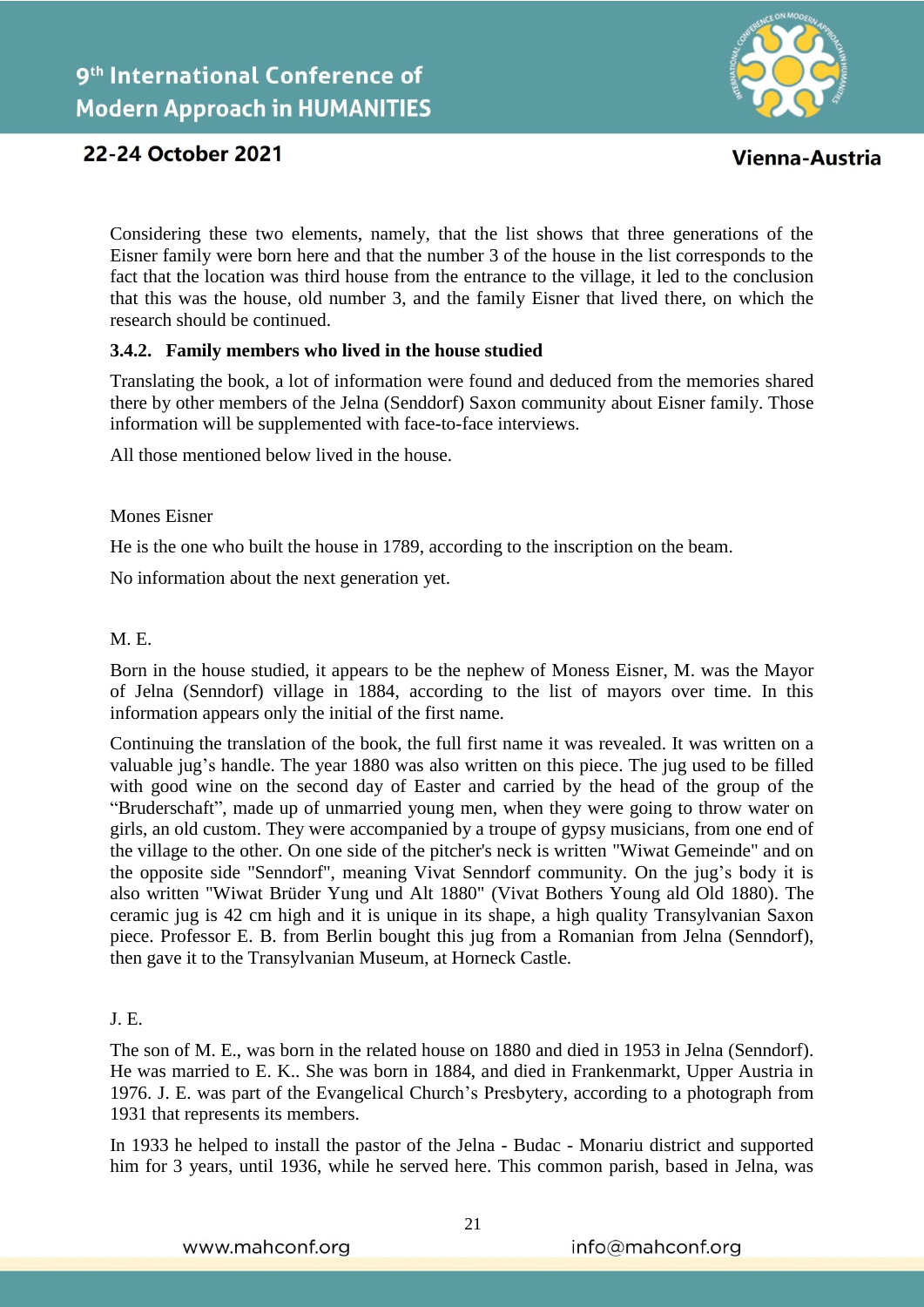

Vienna-Austria

founded following the major financial and economic crisis of the Romanian State and, subsequently, of the Saxon farmers. For this reason, individual parishes could no longer fully gather the prescribed church taxes for their employees and pay salaries, so they sought ways to ease congregations in this regard by merging smaller communities into district parishes if they were to agree and if they were close in distance to each other.

J. E. was also for many years at the head of the Evangelical Community provided by the Presbytery, and he ensured its administration as treasurer. It was also found out that in 1938 he donated the globe that was placed on the village tower's roof, a tower built in 1560 and named Siegfried, which had just been rebuilt at that time. The globe has also been renewed

with this occasion. This new globe was donated by J.E. in memory of his parents, siblings and deceased children (in 1967, when the tower was taken over by the Orthodox Church, the globe was replaced with a cross). Then, his 6-year-old nephew G. G. said a prayer and the congregation, accompanied by the village band, sang. During the song, the globe of the tower was raised and put in its place by the craftsman who rebuilt the roof.

J. E. had two children, J. and S.

#### J. E., son

The son of J. and K. E., was born in 1907 and died in 1947 in Russia.

## S. E.

The daughter of J. and K., was born in 1911. In 1985, when the book was written, she was living in Frankenmarkt, Upper Austria. She was a member of the Evangelical Women's Association of Senndorf (Jelna) - Die Frauen des Evanghelisher Frauenvereins Senndorf according to a photo form 1930, where she could be seen at the age of 19.

She married G. G. and had three children, G., J. and M.

#### G. G., father

S. E.'s husband was born in 1908 in Jelna, (Senndorf) and died in 1982 in Frankenmarkt.

He was part of the village music band, according to another picture taken in 1935, at the age of 27. In another picture he appears together with the members of the Evanghelical Association of Sisters and Brothers in Senndorf (Jelna) in 1941. He served as Head (Parent) of the Knechtenvater Association (Association of young men).

#### G. G., son

The eldest son of S. and G. G., was born in 1932 in the studied house, and in 1985, the year the book was written, he was living in Nuremberg, Germany.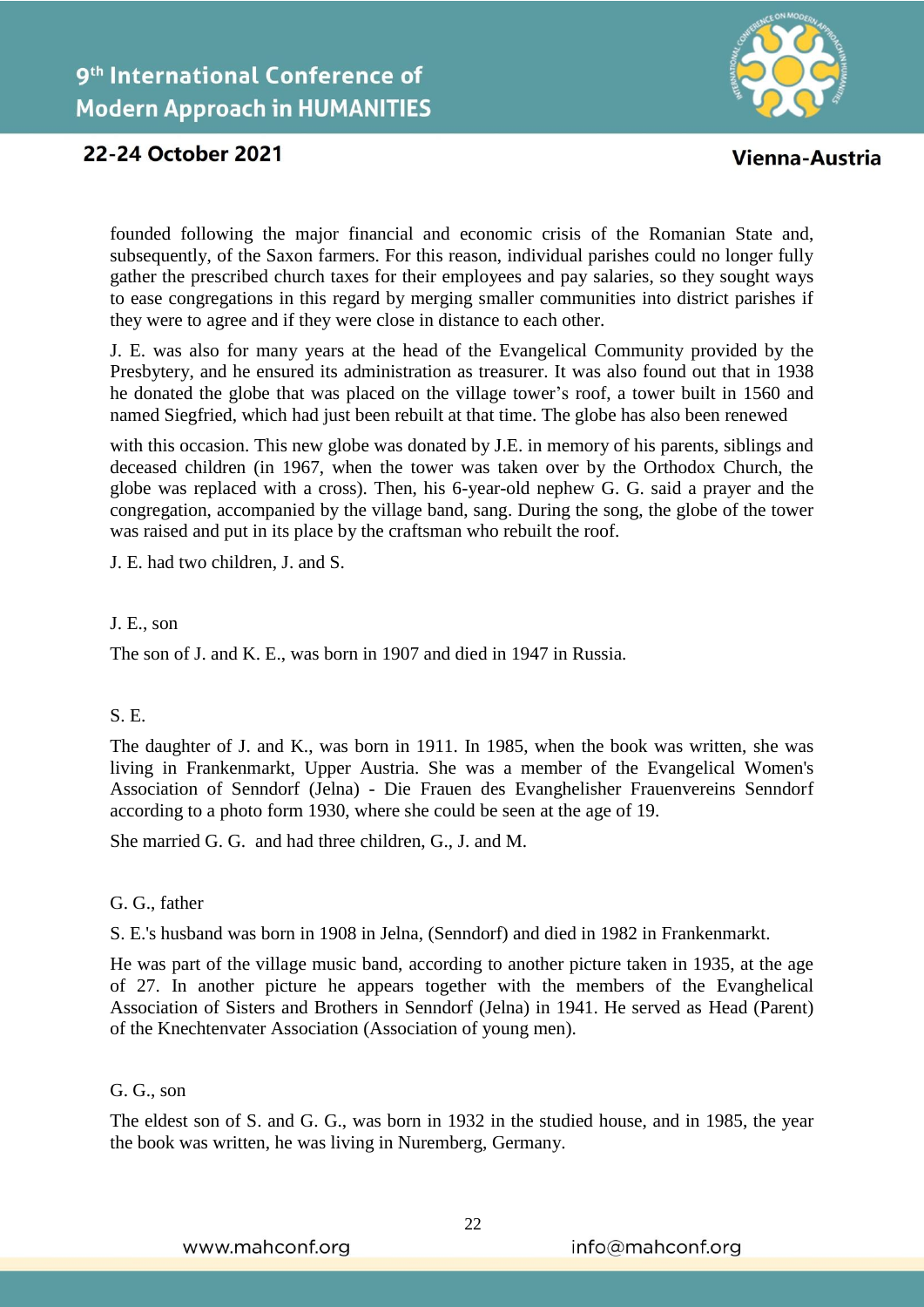

Vienna-Austria

## J. G.

The middle son of S. and G. G. was born in 1937 and died in 1978 in Frankenmarkt.

## M. G.

The youngest son of S. and G. G., was born on February 2, 1940 and in 1985 was living in Frankenmarkt.

## **3.4.3. The family, after 1944**

Fully translating the book, it was revealed the path of the Saxons from Jelna (Senndorf) and implicitly of the members of the E.-G. family, inhabitants of the house studied, caused by the Second World War.

## **3.4.3.1. J. E., son**

The first member of the family to leave the village was J. E., son, born in 1907. He died in Russia, in a forced labour camp, as stated in the related book.

According to the memories of another Saxon from the same village, that was taken also in forced labour camp in Russia, it could be followed J.E.'s path also. They got enlisted in the German army on April 12, 1944, during which they fought in the Battle of Halbe, part of the Battle of Berlin, the last of The Second World War. They were taken prisoners by the Russian Army on April 29, 1944, along with other 250 soldiers. Their belongings were taken away, were interrogated and beaten. They spent the night in a forest from where they could see Berlin on fire in a deafening noise of bombs, planes and sirens. The next morning, it began the 18-day march to Opole Groszowice (Opoln Groschewitz) in Silesia. Many had to walk barefoot because their good shoes were taken away. They lived only on potatoes and water all the way. There, 300 war prisoners worked hard on the Oder canal, unloading wood and coal from tugs for a month, fed only with clear soup and bread. In June, they marched through Silesia, where they were insulted by the population. Despite the heat, they received water and soup only once a day. After five weeks, they arrived at Bratislava (Pressburg) where they were detained for another three weeks and told that they would be released and everyone would go home. But they were put in wagons to Focsani, Romania. They understood that this was not the way home but to Russia. The train with 800 men went non-stop. Two of the prisoners tried to escape, jumping out of the car. Only one succeeded, the other one being killed. When they arrived at the camp in Focșani, after 14 days, they were examined immediately and were finally allowed to wash themselves. People had become so weak that they could hardly stand. They slept on the empty concrete floor of a former hall for two months.

On October 28, 1945 they were put back on the trains. For some it was the beginning of their last journey. This time some Russian soldiers were even posted on the roofs of the wagons, so that they would be better guarded and no one could escape. The journey in cattle wagons lasted 14 days. Outside a city to be identified, near the Ural Mountains, it was released a stable, large enough to accommodate 1,600 people. There were straws in the big stable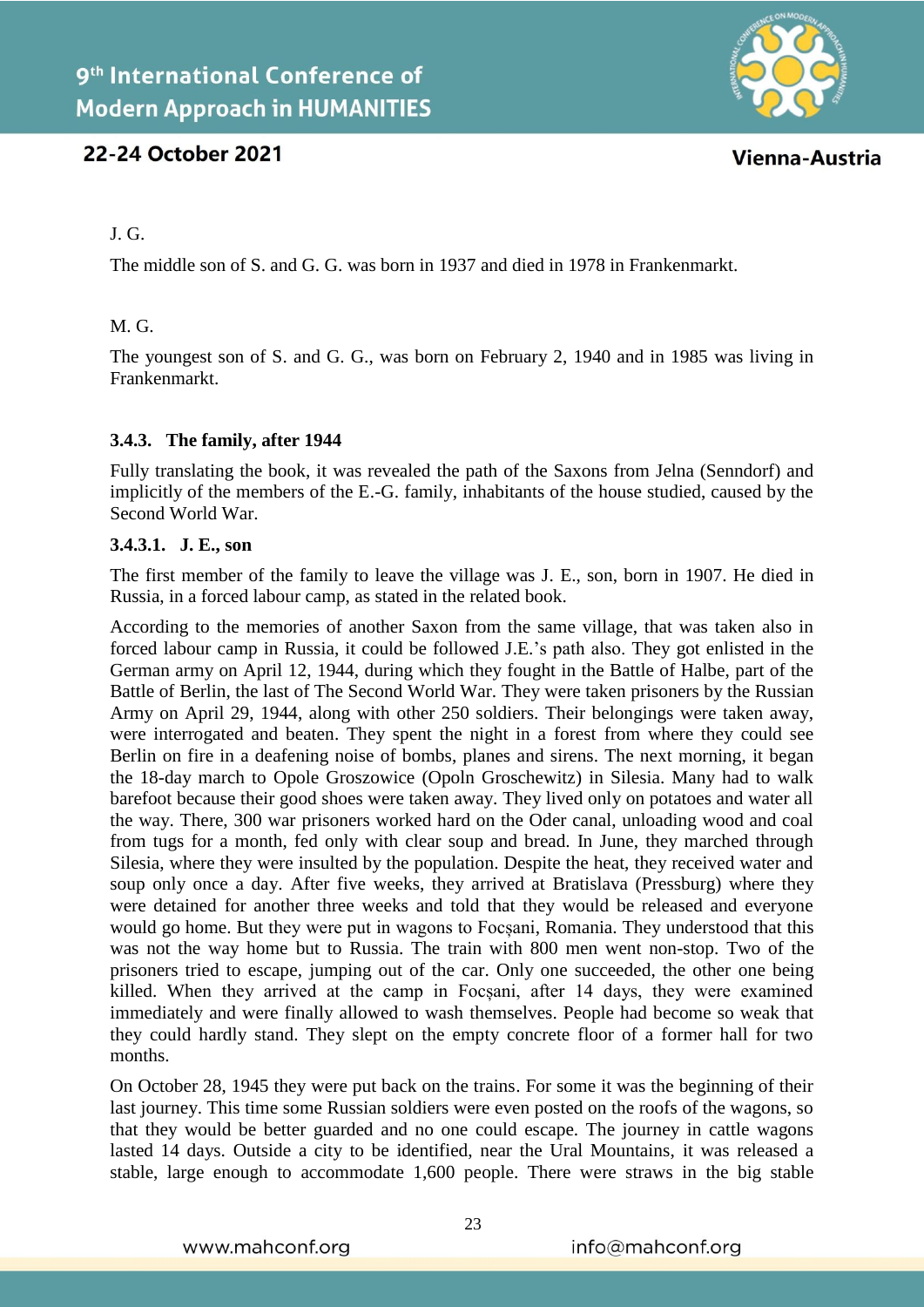

Vienna-Austria

building, but there were no windows, just a single door. It was winter already, minus 30 degrees Celsius and most of the prisoners did not even have a thick coat. Many had severe cold and needed infirmary. They could not sleep at night because of beetles and lice. There were so many lice, as it was stated, that their shirts and jackets were completely white. Prisoners of war fell ill with scabies, dysentery and infectious diseases from parasites, and in the spring only half of the men were still alive.

In the spring of 1946, the prisoners were taken further south to Pyatigorsk. They arrived there in May, were examined, cleaned of lice and bedbugs and allowed to wash. They were so weak that they could not work. The food was a little better here, as were the bedrooms. There were

even wooden beds with straw. But even here people got sick and were very frail. They were taken to the hospital in the Nalchik camp, where dysentery and scabies were added. Every day

two or three prisoners died. One of them, according to the date of death, was J. E., the son.

## **3.4.3.2. Departure from Senndorf (Jelna)**

The rest of the family consisting of J. E., the father (64 years old), his wife, K. (60 years old), their daughter S. (33 years old) together with her husband G. G. (36 years old) and their three children, G. (12 years), J. (7 years) and M. (4 years) left with the other Saxons from Jelna (Senndorf).

After the 23rd of August 1944 coup d'etat, when Romania became, from a Germany ally, a Russia's one, General Arthur Phelps was commissioned by the German leadership to rescue the Germans (Saxons) from Transylvania and Banat. On September 12, 1944 it was signed the armistice between Romania and The Allies and immediately after, Mayor J. B. was ordered to leave the village of Jelna (Senndorf) with all the Saxon inhabitants, equipped with food and clothing supplies. This was to take place on September 18 at 7 o'clock in the morning, and was to go to Beclean (Bethlen), approximate 40 km distance. On that day and at the appointed time, the bells rang and everybody cried. 6 people did not leave, remaining in the village. Mayor B. went in front of the caravan of 70 carts and 362 people, knowing, as he confessed in the book, that he will not turn back again. They had been told that they would only go as far as Beclean and that they would return when the enemy was repulsed, but that didn't happen. Thus began the exodus of those from Jelna (Senndorf), part of a total of 30,000 Saxons from Northern Transylvania that left then. (Dorfi, 2004)

The relatively orderly journey from Jelna (Senndorf) to Lower Austria in the Mistelbach district lasted seven weeks. In Ernsbrunn, where they arrived on November 6, 1944, they were well received by farmers from eleven surrounding villages, in exchange of their help with agriculture. They also spent the winter there until April 8, 1945. After another three weeks, the order came to go on to Upper Austria but there were difficulties before this trip. People were so worried about the chaos on the streets and the contradictory reports on the radio that most of them didn't want to go any further.

## **3.4.3.3. The way back home – J. E., the father**

One of them was J. E., the father, who decided to return to Jelna (Senndorf), trying to save his house and land, hoping that the rest of the family would join him later. According to the memories of another Saxon from Jelna (Senndorf), when it was said on May 9, 1945 that the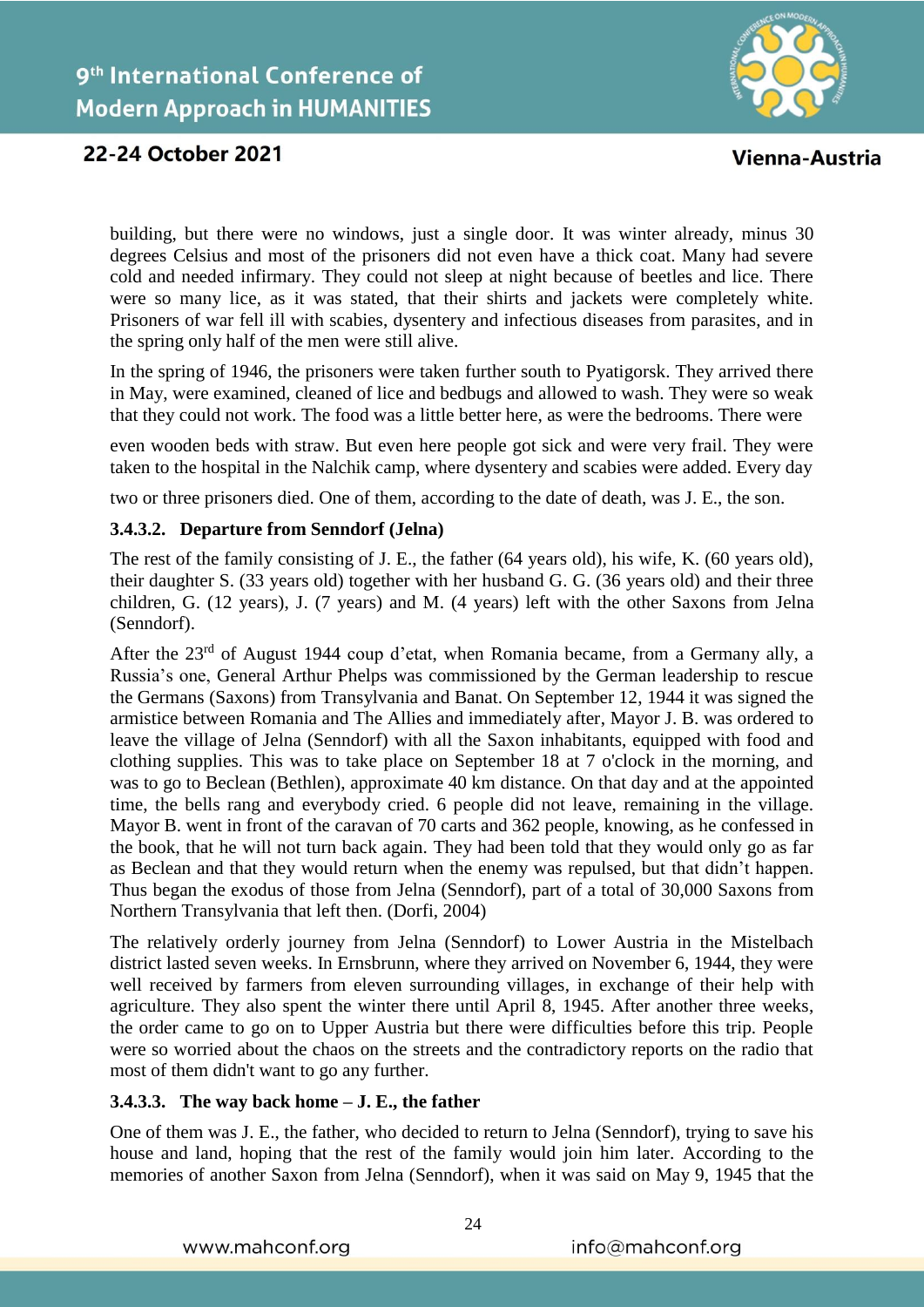# 9<sup>th</sup> International Conference of **Modern Approach in HUMANITIES**



## 22-24 October 2021

Vienna-Austria

war was over, everyone was wondering what would happen to them, to the refugees. The men asked the authorities and, as the Russians soldiers were already everywhere, they were told that everyone should return home, each to his homeland. So, many thought of going back. But no one suspected the great danger they faced, because it was still too early and there was no order or security anywhere. However, J. E., along with members of 11 other families, set out for home in mid-May 1945. Other 8 families joined then along the way.

It was a dangerous journey for everyone, as the streets were crowded with Polish and Czech people that were returning home and many Russian soldiers. They were often robbed and eventually spent the night near Vienna in the Fischamend community. The next day, despite of the warnings from the locals, they moved on. When they passed through Hungary, they were completely at the mercy of people, often stopped and robbed again. Then walked for weeks through the Hungarian plain. They asked for some food in the villages and individual houses and lived for days with old bread and water. People and horses were exhausted, but they continued slowly. At the border with Romania, they were immediately taken to Oradea prison yard by the Romanian police, where the place and date of birth for everyone were recorded. The elderly and children were allowed to go home but without horses and carts, because they had been confiscated. J. E., the 65-year-old father, was among them. But for J. E. and for those people who were allowed to go home, at that time there was actually no home to return to. All the Saxons were outlawed, no one was allowed to enter his house, all the houses were occupied by Romanians and Gypsies remained in the village. In August 1945, after returning from the Bistrița camp, several Saxon families had to live together in one house. Some were accommodated in the kitchen behind of another house, the other rooms being full of other locals. The Saxons lived on their own land as day laborers, fought a bitter struggle for their daily bread. The Saxons were entirely at the mercy of the locals, as they had no rights. Things like this happened very often at that time. A total of 72 people returned to Jelna (Senndorf). Years passed before things got a little better, people working hard for very low wages. Faith and hope were the strongest pillars to which the Saxons clung at the time. J. E. died in 1953, at the age of 73. Unfortunately, he didn't live up to 1957 when, in March, a new law gave all the Germans in the country their homes and gardens back.

In conclusion, the studied house did not come into his possession remaining in the use of the locals that had occupied it. On this track, the research will continue at the County Service of the National Archives.

## **3.4.3.4. The road from Lower Austria to Frankenmarkt - The rest of the E. family**

When J. E. went back home, the rest of the family that was with him in Lower Austria, in the district of Mittelbach, moved on to Upper Austria, along with 14 other families. According to the memories shared in the book studied, from May to October 1945, they had to live in barracks near Vöcklamarkt before finding accommodation with farmers.

The largest Saxon community from Jelna (Senndorf) was formed in Frankenmarkt. A first couple had the courage to start over and settle there. In October 1951 they bought a piece of land in Frankenmarkt and in 1952 they started to build a single-family house. Gradually, almost all the Transylvanian Saxons, who remained in this area, followed their example. At that time, the technical means were not available as they are today and, if they had been, no one would have allowed themselves to use them. For this reason, the cellars and foundations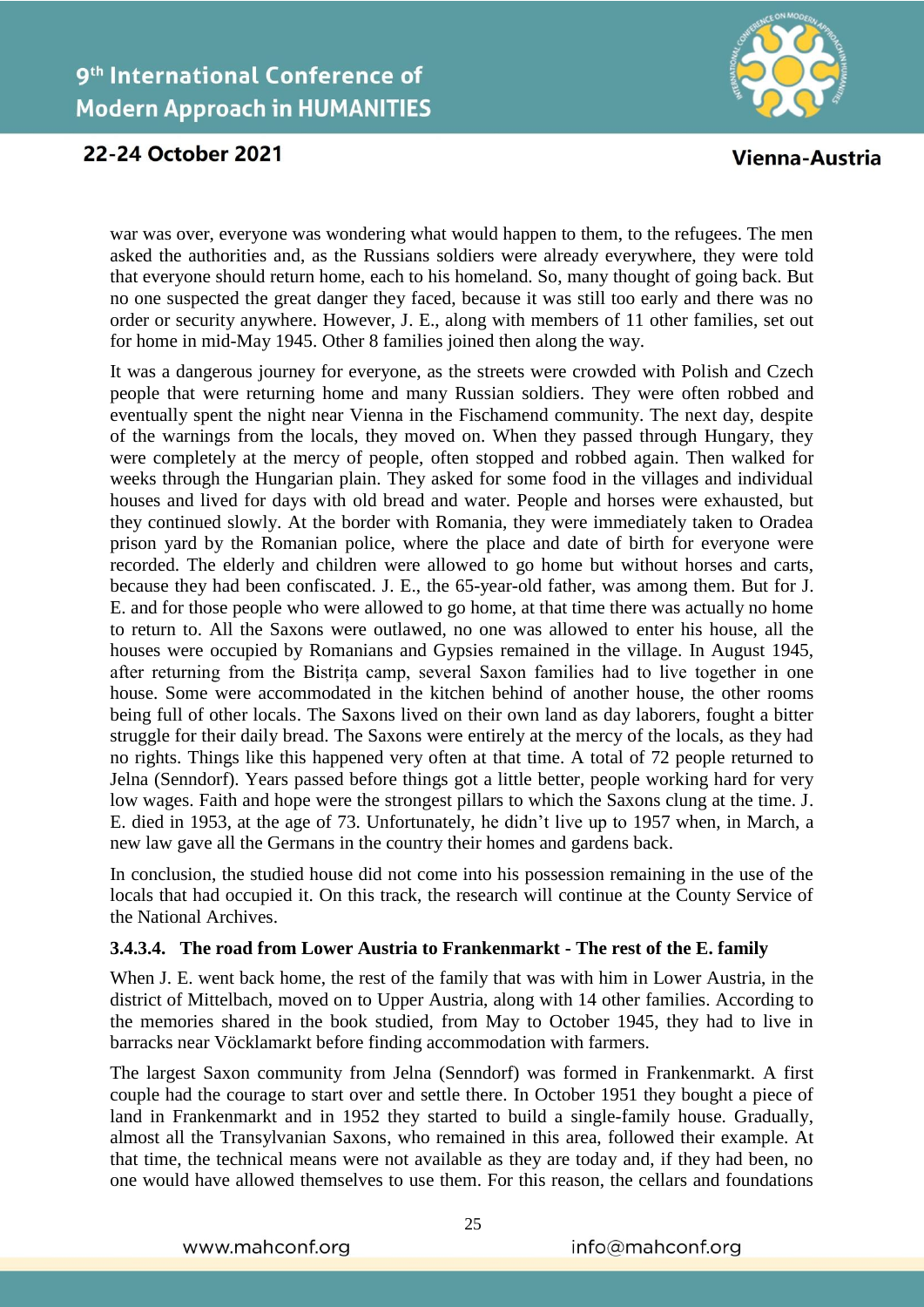

Vienna-Austria

were dug by hand. The supply of bricks was still difficult and expensive. It was not uncommon to be produced domestically. The cooperation between people was exemplary, so the following houses were built with mutual assistance, a total of 20 houses including the house of G. and S. G., and the house of M. (their son) and his wife.

The market town of Frankenmarkt was another research direction since in the said book there are written all those addresses.

## **3.5. The Saxons from Jelna (Senndorf)**

In Jelna (Senndorf) no one remembered this family. This is why. According to the studied book, out of a total of 368 Saxons living in the village in 1944, 362 left in September and 6 remained at home. By 1985 when the book was written, of the 362 who left, 152 had died, 5 were missing, 127 were living in Austria, 39 in Germany, 23 in the US, 5 in Canada, 6 in Romania, 1 in Australia, 1 in France, 1 in Switzerland, 1 in the Netherlands, 1 residence unknown. Of the 72 who returned home in 1945, 31 died. Of the remaining 41, 39 emigrated in 1970 and 2 remained in the village. 6 did not leave in 1944 out of which 5 died and one later emigrated to Germany. So, back in 1985, there were only two Saxons left in Jelna (Senndorf). It's no wonder that in 2020 there were no Saxons anymore in the village, which could provide information about the family sought and the house studied.

## **4. Conclusion/Implications**

## **4.1. Next steps**

The steps for further research will be carried out in the following directions:

1. Studying Jelna (Senndorf) sources from the point of view of the traditions, customs, daily life of the Saxons in the village in order to recreate it

2. Studying the county archive from Bistrița to identify the rest of the owners over time and any other details related to this property.

3. Travel to Frankenmarkt and interview the relevant people for this research in order to reconstruct, with the help of their memories, the experiences of those who lived in the house, the memory and history of the house itself and of the generations of this family, and to verify and complete the information found in the related book, "Senndorf im Siebenbürgen".

## **4.2. Conclusion**

This part of the Saxon house research was chosen to be presented due to its complexity, the work being carried out both in Cluj-Napoca, at the Ethnographic Park, at the Ethnographic Museum of Transylvania studying the archive, in Jelna (Senndorf) village, in the city of Bistrița, in Germany and Austria, and due to its European dimension.

Also, it is an example of what can be discovered if this kind of research is thoroughly conducted, adding value to every house in an Ethnographic Park. Taking into consideration that this information could be easily disseminated to the general public, in the country and abroad, through the Park's website, its own publications, promotions, through activities of reconstitution of the old way of life, by presenting the results of the research at national and international conferences as well as by publishing in the Yearbook of the Ethnographic